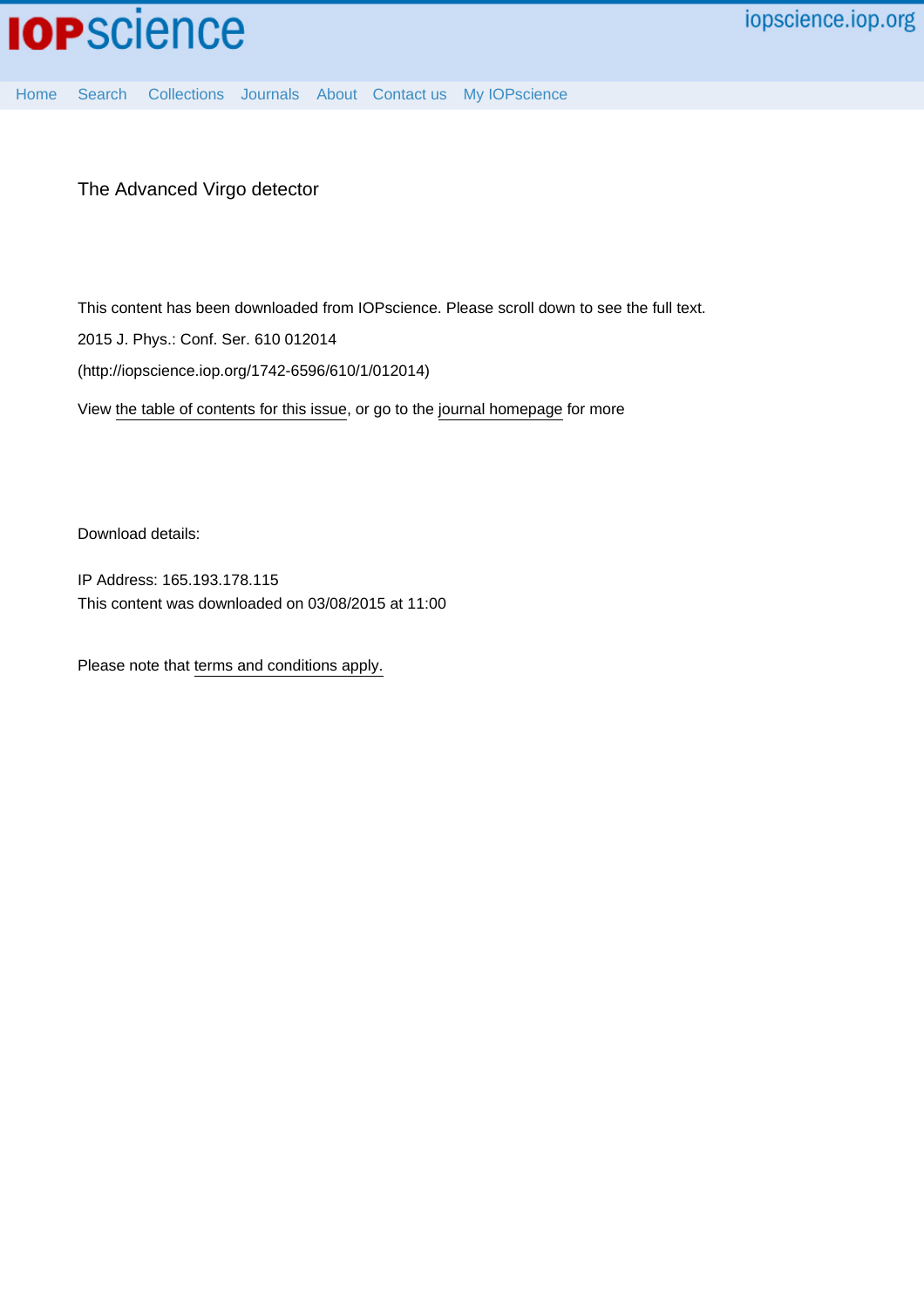Journal of Physics: Conference Series **610** (2015) 012014 doi:10.1088/1742-6596/610/1/012014

# **The Advanced Virgo detector**

**F. Acernese**35,11**, T. Adams**19**, M. Agathos**23**, K. Agatsuma**23**, A. Allocca**36,14**, P. Astone**15**, G. Ballardin**5**, F. Barone**35,11**, M. Barsuglia**1**, A. Basti**31,14**, Th. S. Bauer**23**, V. Bavigadda**5**, M. Bejger**4**, C. Belczynski**3**, D. Bersanetti**28,9**, A. Bertolini**23**, M. Bitossi**5,14**, M. A. Bizouard**18**, S. Bloemen**23,24**, M. Boer**2**, G. Bogaert**2**, F. Bondu**32**, L. Bonelli**31,14**, R. Bonnand**19**, V. Boschi**14**, L. Bosi**13**, C. Bradaschia**14**, M. Branchesi**38,8**, T. Briant**20**, A. Brillet**2**, V. Brisson**18**, T. Bulik**3**, H. J. Bulten**26,23**, D. Buskulic**19**, C. Buy**1**, G. Cagnoli**21**, E. Calloni**29,11**, F. Carbognani**<sup>5</sup>**, F. Cavalier**18**, R. Cavalieri**5**, G. Cella**14**, E. Cesarini**<sup>16</sup>**, E. Chassande-Mottin**<sup>1</sup>**, A. Chincarini**<sup>9</sup>**, A. Chiummo**<sup>5</sup>**, S. Chua**<sup>20</sup>**, F. Cleva**<sup>2</sup>**, E. Coccia**<sup>34</sup>,<sup>10</sup>**, P.-F. Cohadon**<sup>20</sup>**, A. Colla**<sup>33</sup>,<sup>15</sup>**, M. Colombini**<sup>13</sup>**, A. Conte**<sup>33</sup>,<sup>15</sup>**, J.-P. Coulon**<sup>2</sup>**, E. Cuoco**<sup>5</sup>**, S. D'Antonio**<sup>16</sup>**, V. Dattilo**<sup>5</sup>**, M. Davier**<sup>18</sup>**, R. Day**<sup>5</sup>**, G. Debreczeni**<sup>25</sup>**, J.** Degallaix<sup>21</sup>, M. De Laurentis<sup>29,11</sup>, S. Deléglise<sup>20</sup>, **W. Del Pozzo**<sup>23</sup>**, H. Dereli**<sup>2</sup>**, R. De Rosa**<sup>29</sup>,<sup>11</sup>**, L. Di Fiore**<sup>11</sup>**, A. Di Lieto**<sup>31</sup>,<sup>14</sup>**, A. Di Virgilio**<sup>14</sup>**, V. Dolique**<sup>21</sup>**,**  $M.$  Drago $^{37,17}$ , M. Ducrot $^{19}$ , G. Endrőczi $^{25}$ , V. Fafone $^{34,16}$ , **S. Farinon**<sup>9</sup>**, I. Ferrante**<sup>31</sup>,<sup>14</sup>**, F. Ferrini**<sup>5</sup>**, F. Fidecaro**<sup>31</sup>,<sup>14</sup>**, I. Fiori**<sup>5</sup>**, R. Flaminio**<sup>21</sup>**, J.-D. Fournier**<sup>2</sup>**, S. Franco**<sup>18</sup>**, S. Frasca**<sup>33</sup>,<sup>15</sup>**, F. Frasconi**<sup>14</sup>**, L. Gammaitoni**<sup>30</sup>,<sup>13</sup>**, F. Garufi**<sup>29</sup>,<sup>11</sup>**, A. Gatto**<sup>1</sup>**, G. Gemme**<sup>9</sup>**, B. Gendre**<sup>2</sup>**, E. Genin**<sup>5</sup>**, A. Gennai**<sup>14</sup>**, S. Ghosh**<sup>23</sup>,<sup>24</sup>**, A. Giazotto**<sup>14</sup>**, R. Gouaty**<sup>19</sup>**, M. Granata**<sup>21</sup>**, G. Greco**<sup>8</sup>,<sup>38</sup>**, P. Groot**<sup>24</sup>**, G. M. Guidi**<sup>38</sup>,<sup>8</sup>**, J. Harms**<sup>8</sup>**, A. Heidmann**<sup>20</sup>**, H. Heitmann**<sup>2</sup>**, P. Hello**<sup>18</sup>**, G. Hemming**<sup>5</sup>**, D. Hofman**<sup>21</sup>**, R.J.G. Jonker**<sup>23</sup>**, M. Kasprzack**<sup>18</sup>,<sup>5</sup>**, F. K´ef´elian**<sup>2</sup>**, A. Kr´olak**<sup>22</sup>,<sup>7</sup>**, A. Kutynia**<sup>22</sup>**, C. Lazzaro**<sup>12</sup>**, E. Lebigot**<sup>1</sup>**, M. Leonardi**<sup>37</sup>,<sup>17</sup>**, N. Leroy**<sup>18</sup>**, N. Letendre**<sup>19</sup>**, M. Lorenzini**<sup>34</sup>,<sup>16</sup>**, V. Loriette**<sup>6</sup>**, G. Losurdo**<sup>8</sup>**, E. Majorana**<sup>15</sup>**, I. Maksimovic**<sup>6</sup>**, V. Malvezzi**<sup>34</sup>,<sup>16</sup>**, N. Man**<sup>2</sup>**, V. Mangano**<sup>33</sup>,<sup>15</sup>**, M. Mantovani**<sup>5</sup>,<sup>14</sup>**, F. Marchesoni**<sup>27</sup>,<sup>13</sup>**, F. Marion**<sup>19</sup>**, J. Marque**<sup>5</sup>**, F. Martelli**<sup>38</sup>,<sup>8</sup>**, L. Martinelli**<sup>2</sup>**, A. Masserot**<sup>19</sup>**, D. Meacher**<sup>2</sup>**, J. Meidam**<sup>23</sup>**, F. Mezzani**<sup>15</sup>,<sup>33</sup>**, C. Michel**<sup>21</sup>**, L. Milano**<sup>29</sup>,<sup>11</sup>**, Y. Minenkov**<sup>16</sup>**, A. Moggi**<sup>14</sup>**, M. Mohan**<sup>5</sup>**, B. Mours**<sup>19</sup>**, M. F. Nagy**<sup>25</sup>**, I. Nardecchia**<sup>34</sup>,<sup>16</sup>**, L. Naticchioni**<sup>33</sup>,<sup>15</sup>**, G. Nelemans**<sup>23</sup>,<sup>24</sup>**, I. Neri**<sup>30</sup>,<sup>13</sup>**, M. Neri**<sup>28</sup>,<sup>9</sup>**, F. Nocera**<sup>5</sup>**, C. Palomba**<sup>15</sup>**, F. Paoletti**<sup>5</sup>,<sup>14</sup>**, A. Pasqualetti**<sup>5</sup>**, R. Passaquieti**<sup>31</sup>,<sup>14</sup>**, D. Passuello**<sup>14</sup>**, M. Pichot**<sup>2</sup>**, F. Piergiovanni**<sup>38</sup>,<sup>8</sup>**, G. Pillant**<sup>5</sup>**, L. Pinard**<sup>21</sup>**, R. Poggiani**<sup>31</sup>,<sup>14</sup>**, M. Prijatelj**<sup>5</sup>**, G. A. Prodi**<sup>37</sup>,<sup>17</sup>**,**

Content from this work may be used under the terms of the Creative Commons Attribution 3.0 licence. Any further distribution  $\left( \cdot \right)$ (cc) of this work must maintain attribution to the author(s) and the title of the work, journal citation and DOI. Published under licence by IOP Publishing Ltd 1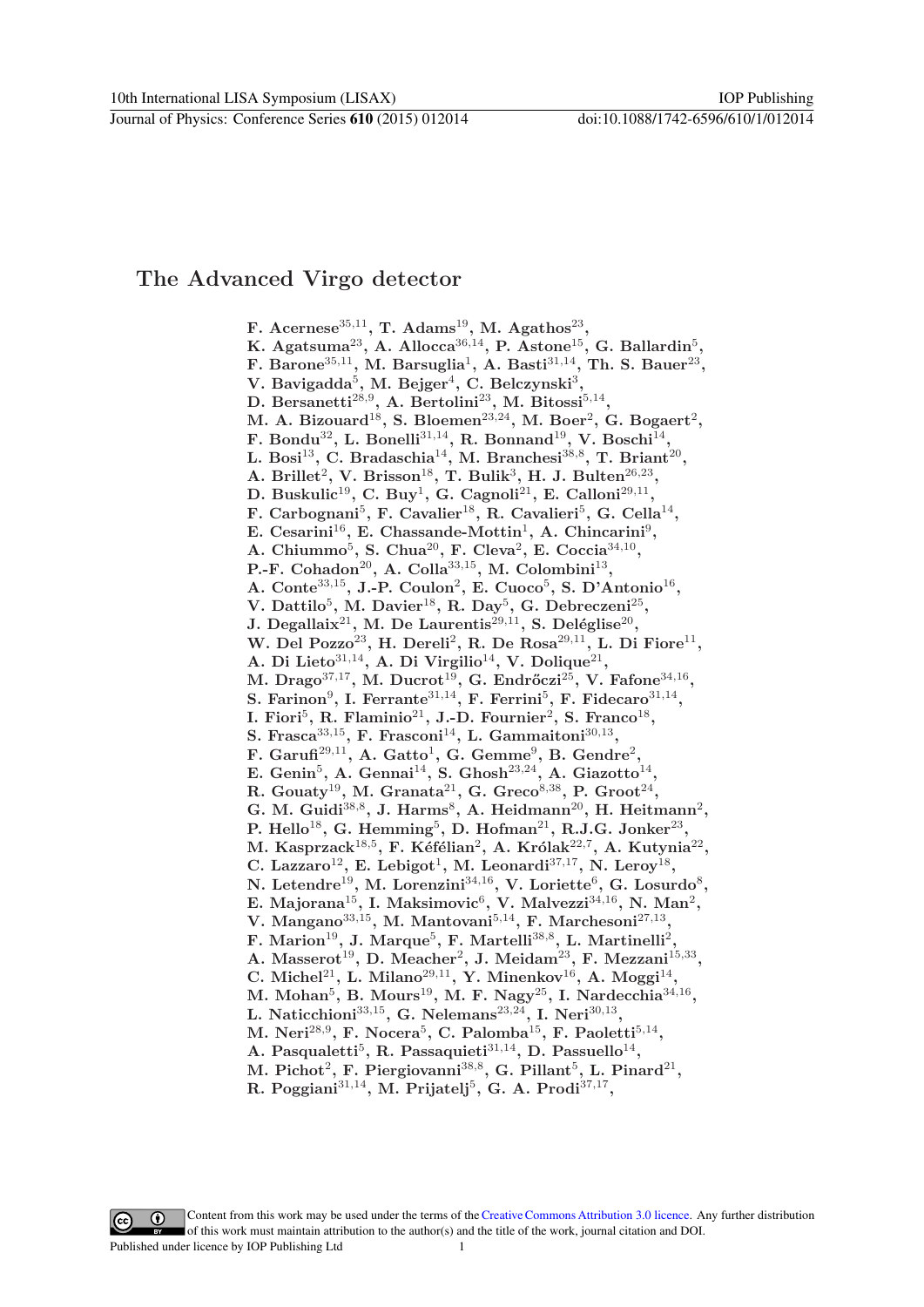**M. Punturo**<sup>13</sup>**, P. Puppo**<sup>15</sup>**, D. S. Rabeling**<sup>26</sup>,<sup>23</sup>**, I. R´acz**<sup>25</sup>**,**

**P. Rapagnani**<sup>33</sup>,<sup>15</sup>**, M. Razzano**<sup>31</sup>,<sup>14</sup>**, V. Re**<sup>34</sup>,<sup>16</sup>**,**

**T. Regimbau**<sup>2</sup>**, F. Ricci**<sup>33</sup>,<sup>15</sup>**, F. Robinet**<sup>18</sup>**, A. Rocchi**<sup>16</sup>**,**

**L. Rolland**<sup>19</sup>**, R. Romano**<sup>35</sup>,<sup>11</sup>**, P. Ruggi**<sup>5</sup>**, B. Sassolas**<sup>21</sup>**,**

**D. Sentenac**<sup>5</sup>**, V. Sequino**<sup>34</sup>,<sup>16</sup>**, S. Shah**<sup>23</sup>,<sup>24</sup>**, K. Siellez**<sup>2</sup>**,**

 $N.$  Straniero<sup>21</sup>, B. Swinkels<sup>5</sup>, M. Tacca<sup>1</sup>, M. Tonelli<sup>31,14</sup>,

**F. Travasso**<sup>30</sup>,<sup>13</sup>**, G. Vajente**<sup>31</sup>,<sup>14</sup>**, N. van Bakel**<sup>23</sup>**,**

**M. van Beuzekom**<sup>23</sup>**, J. F. J. van den Brand**<sup>26</sup>,<sup>23</sup>**,**

**C. Van Den Broeck**<sup>23</sup>**, M. V. van der Sluys**<sup>23</sup>,<sup>24</sup>**,**

 $J.$  van Heijningen<sup>23</sup>, M. Vasúth<sup>25</sup>, G. Vedovato<sup>12</sup>,

**J.** Veitch<sup>23</sup>, D. Verkindt<sup>19</sup>, F. Vetrano<sup>38,8</sup>, A. Viceré<sup>38,8</sup>,

**J.-Y. Vinet**<sup>2</sup>**, H. Vocca**<sup>30</sup>,<sup>13</sup>**, L.-W. Wei**<sup>2</sup>**, M. Yvert**<sup>19</sup>**,**

A. Zadrożny<sup>22</sup>, J.-P. Zendri<sup>12</sup>

<sup>1</sup>APC, AstroParticule et Cosmologie, Université Paris Diderot, CNRS/IN2P3,  $\rm CEA/Irfu,$  Observatoire de Paris, Sorbonne Paris Cité, 10, rue Alice Domon et

Léonie Duquet, F-75205 Paris Cedex 13, France

<sup>2</sup>ARTEMIS, Université Nice-Sophia-Antipolis, CNRS and Observatoire de la Côte d'Azur, F-06304 Nice, France

<sup>3</sup>Astronomical Observatory Warsaw University, 00-478 Warsaw, Poland

<sup>4</sup>CAMK-PAN, 00-716 Warsaw, Poland

<sup>5</sup>European Gravitational Observatory (EGO), I-56021 Cascina, Pisa, Italy

<sup>6</sup>ESPCI, CNRS, F-75005 Paris, France <sup>7</sup>IM-PAN, 00-956 Warsaw, Poland

<sup>8</sup>INFN, Sezione di Firenze, I-50019 Sesto Fiorentino, Firenze, Italy

<sup>9</sup>INFN, Sezione di Genova, I-16146 Genova, Italy

 $^{10}\rm{INFN},$  Gran Sasso Science Institute, I-67100 L'Aquila, Italy

<sup>11</sup>INFN, Sezione di Napoli, Complesso Universitario di Monte S.Angelo, I-80126 Napoli, Italy

<sup>12</sup>INFN, Sezione di Padova, I-35131 Padova, Italy

<sup>13</sup>INFN, Sezione di Perugia, I-06123 Perugia, Italy

<sup>14</sup>INFN, Sezione di Pisa, I-56127 Pisa, Italy

<sup>15</sup>INFN, Sezione di Roma, I-00185 Roma, Italy

<sup>16</sup>INFN, Sezione di Roma Tor Vergata, I-00133 Roma, Italy

<sup>17</sup>INFN, Trento Institute for Fundamental Physics and Applications, I-38123 Povo, Trento, Italy

<sup>18</sup>LAL, Université Paris-Sud, IN2P3/CNRS, F-91898 Orsay, France

 $^{19}$ Laboratoire d'Annecy-le-Vieux de Physique des Particules (LAPP), Université de Savoie, CNRS/IN2P3, F-74941 Annecy-le-Vieux, France

 $^{20}\rm{Laboratoire}$  Kastler Brossel, ENS, CNRS, UPMC, Université Pierre et Marie

Curie, F-75005 Paris, France

 $^{21}$ Laboratoire des Matériaux Avancés (LMA), IN2P3/CNRS, Université de

Lyon, F-69622 Villeurbanne, Lyon, France

 $22$ NCBJ, 05-400 Świerk-Otwock, Poland <sup>23</sup>Nikhef, Science Park, 1098 XG Amsterdam, The Netherlands

<sup>24</sup>Department of Astrophysics/IMAPP, Radboud University Nijmegen, P.O. Box 9010, 6500 GL Nijmegen, The Netherlands

 $^{25}$ Wigner RCP, RMKI, H-1121 Budapest, Konkoly Thege Miklós út 29-33, Hungary

<sup>26</sup>VU University Amsterdam, 1081 HV Amsterdam, The Netherlands

 $^{27}{\rm Università}$  di Camerino, Dipartimento di Fisica, I-62032 Camerino, Italy

<sup>28</sup>Università degli Studi di Genova, I-16146 Genova, Italy

 $^{29}$ Università di Napoli 'Federico II', Complesso Universitario di Monte S.Angelo,

I-80126 Napoli, Italy

<sup>30</sup>Universit`a di Perugia, I-06123 Perugia, Italy

<sup>31</sup>Università di Pisa, I-56127 Pisa, Italy

 $^{32}\rm{Institut}$  de Physique de Rennes, CNRS, Université de Rennes 1, F-35042 Rennes, France

 $^{33}$ Università di Roma 'La Sapienza', I-00185 Roma, Italy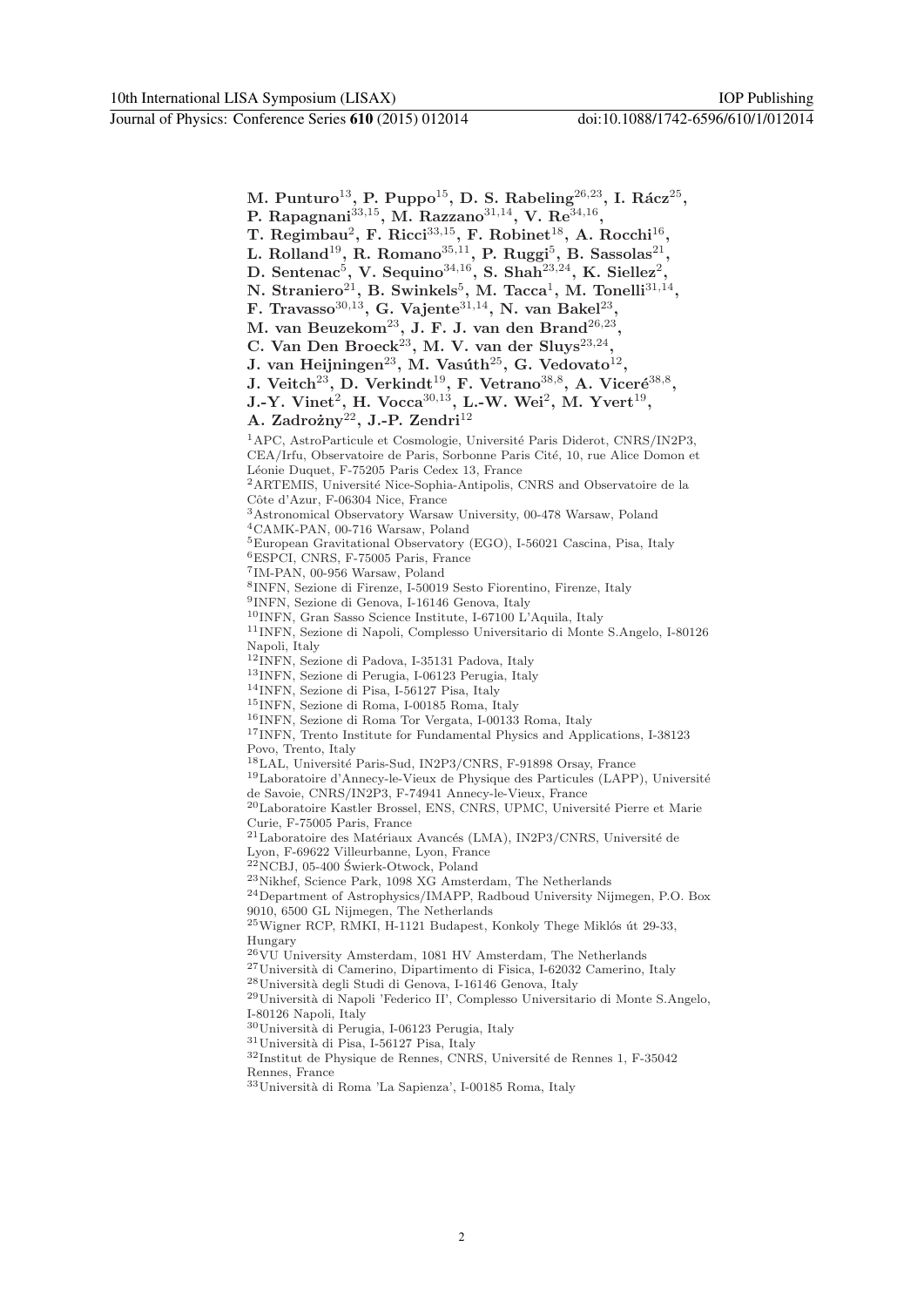$34$ Università di Roma Tor Vergata, I-00133 Roma, Italy  $^{35}$ Università di Salerno, Fisciano, I-84084 Salerno, Italy 36 Università di Siena, I-53100 Siena, Italy  $37$ Università di Trento, I-38123 Povo, Trento, Italy <sup>38</sup>Universit`a degli Studi di Urbino 'Carlo Bo', I-61029 Urbino, Italy

E-mail: paola.puppo@roma1.infn.it

**Abstract.** The Advanced Virgo interferometer is the upgraded version of the Virgo detector having the goal to extend by a factor 10 the observation horizon in the universe and consequently increase the detection rate by three orders of magnitude. Its installation is in progress and is expected to be completed in late 2015. In this proceeding we will present the scheme and the main challenging technical features of the detector and we will give an outline of the installation status and the foreseen time schedule which will bring Advanced Virgo to its full operation.

PACS numbers: 04.80.Nn, 95.55.Ym, 95.75.Kk

#### **1. Introduction**

Advanced Virgo (AdV) is the largest European gravitational-wave detector located at the European Gravitational Observatory (EGO) site in the Pisa countryside (Italy). In the last 10 years, the Virgo collaboration has been extended from Italy and France to three other european countries: Holland, Poland and Hungary, and it now includes up to 19 laboratories in Europe.

In March 2014 a Memorandum of Understanding for full data exchange, joint data analysis and publication policy was signed with the LIGO Scientific Collaboration, thus continuing a world wide network of second generation detectors (including Advanced Virgo, the two Advanced LIGO [1], GEO HF [2]).

#### **2. Advanced Virgo main upgrades**

Advanced Virgo (AdV) is the project to upgrade the Virgo detector [3] to a second generation instrument. It is designed with the aim to increase the sensitivity of about one order of magnitude and consequently extend the amount of probed Universe of a factor thousand. The Virgo detector upgrade passed through an intermediate step, named as Virgo+, in which some technical improvements were applied. They include the increase of the laser power up to 25 Watts and the introduction of the thermal compensation system to correct the thermal lensing effects. A second action was the use of silica fibres to suspend the mirrors for the reduction of the suspensions thermal noise. Finally, increasing the Finesse of the cavities from 50 to 150 completed this step. The Virgo+ detector has been run from 2010 up to the end of 2012 in coincidence with the Enhanced LIGO detectors [1].

The upgrade to AdV has been funded and started in 2009, and it is planned to finish in fall 2015 when the commissioning of the interferometer will start. This planning should allow a first science run data taking to be started in mid-2016.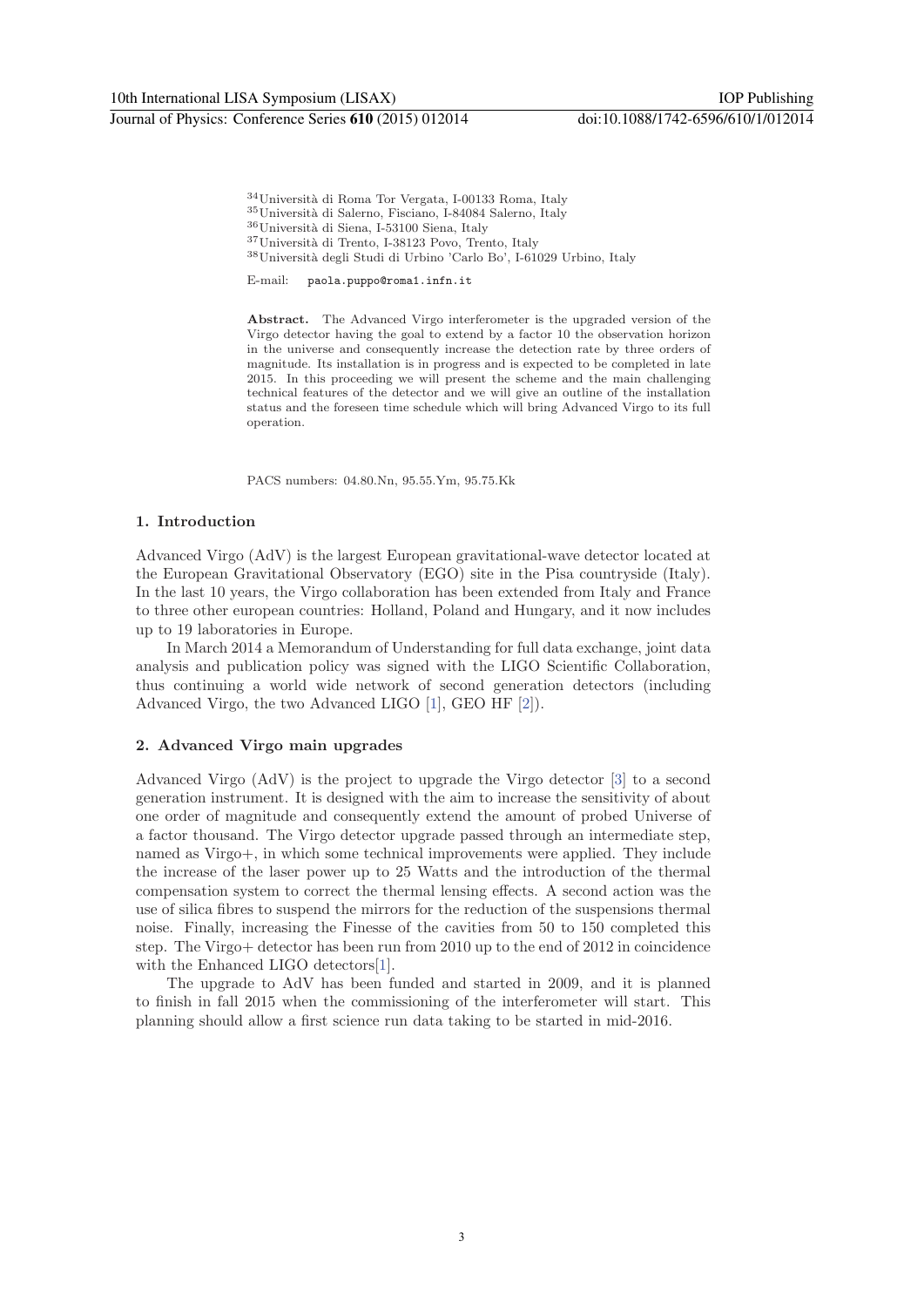## 2.1. Interferometer optical configuration and features

Advanced Virgo is a dual recycled interferometer as shown in fig. 2 of the introductory overview of this issue [6]. The detector will be illuminated by a 200 W laser beam delivering 125 W at the entrance of the interferometer. The optical power inside the power recycling cavity, at the beamsplitter will be 5 kW and up to 700 kW of light will be stored in the arms. Compared to Virgo, the light circulating in the arm cavities will be increased by a factor 350.

The choice of the arm cavities features deals with the aimed reduction of the mirror coating thermal noise which dominates in the mid-frequency range, of the thermal gradients on the mirror surface and of the alignment instabilities induced by the radiation pressure effect. To reduce the coating thermal noise the beam waist has been increased with respect to Virgo from 2 cm to 5 cm. With the 350 mm mirror diameters, such a value ensures negligible beam clipping losses (below 1 ppm). Moreover the beam waist will be placed in the center of the Fabry-Perot cavities nearer the input masses resulting in a larger beam size on the End Mirror (5.8 cm) than on the Input Mirror (4.87 cm) allowing the coating thermal noise of all the test masses to give an optimized contribution to the sensitivity curve.

Advanced Virgo will use marginally stable recycling cavities. The choice is driven by the construction schedule, the budget and the increased suspension complexity that would have to be required by a non degenerate-cavity solution like that one adopted in Advanced LIGO [1]. This configuration combined with the enlarged beam size is more sensitive to thermal effects on the mirror surfaces and to the aberrations due to their fabrication defects. However, a new mirror technology has been developed so that high performance optics are employed and a very sophisticated correction system of the thermal aberrations was set up to on purpose.

A new kind of substrate (Suprasil 3001/3002) is employed to make the cavity mirrors, so that the optical absorption is 3 times lower than in Virgo. Thanks to a new coating system, both the ITM and ETM mirrors are produced in pairs, as a consequence the asymmetry between the interferometer cavities is made nearly negligible. Moreover the use of Ti doped  $Ta_2O_5$  as higher optical index material and the optimized layers thicknesses for the coating gives good results for the reduction of the mechanical and optical loss factors [4, 5].

With the signal recycling technique the detector response depends mainly on the properties of the signal recycling cavity and on the circulating power. The arm cavity finesse of about 450, the power recycling and signal recycling mirror transmissions respectively of 5% and 20% are chosen as a trade off between maximizing the circulating power and reducing the aberration effects, thus allowing the sensitivity to be optimized in a chosen sensitivity bandwidth.

To make a initial locking of the full interferometer an auxiliary green laser will be used, which will see lower cavity finesses easing the locking procedure. The mirror coatings are designed to have the optical properties suitable for this purpose.

#### 2.2. Dealing with the high power stored in the cavities

Although the quantity of power absorbed by the highly improved quality mirror substrates and coatings is very small (0.3-0.4 ppm), the big amount of power in the cavity is sufficient to produce a non negligible thermal lensing effect which can spoil the laser beam matching in the cavities and degrade the interferometer performance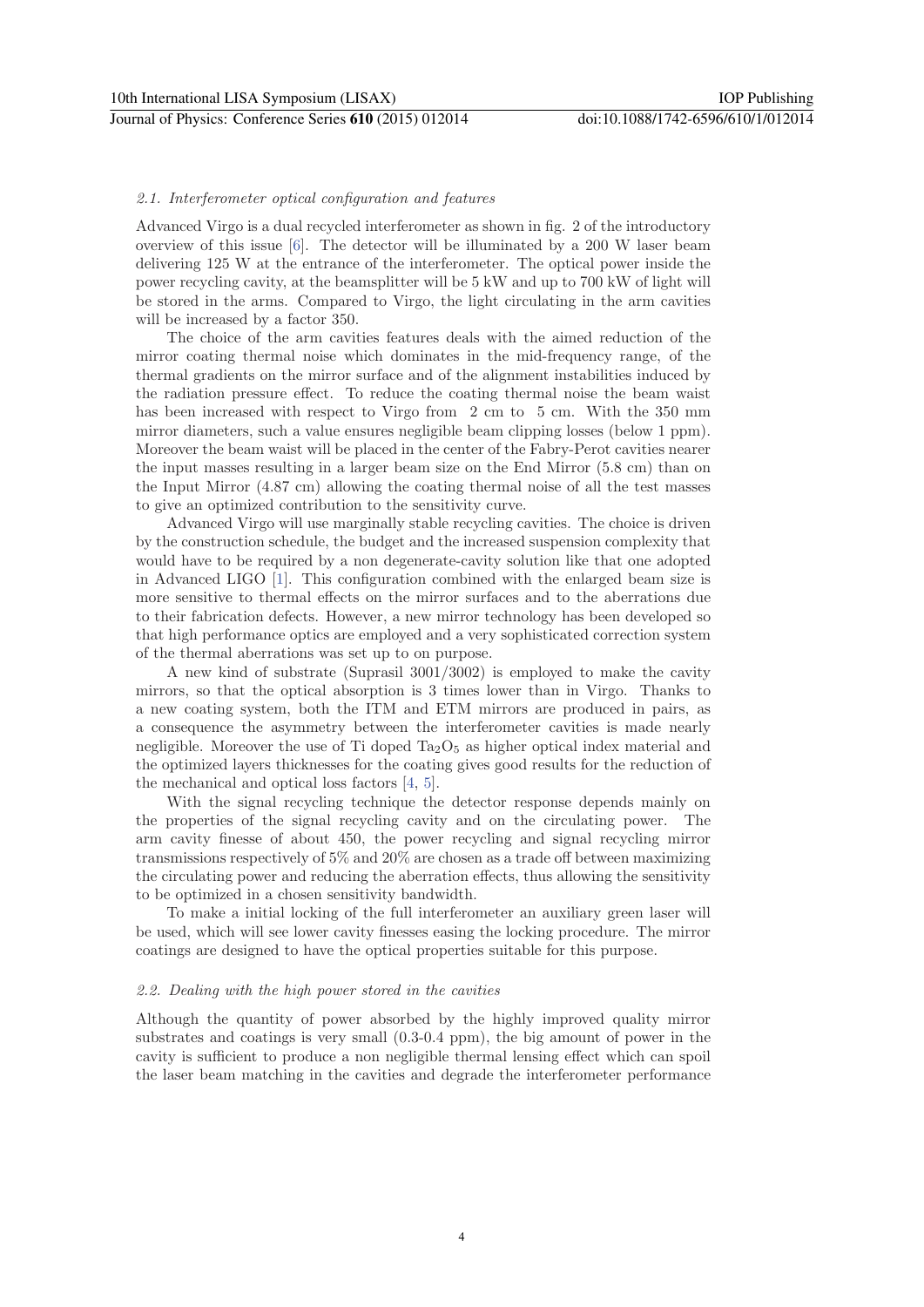[7]. This effect is mainly due to the heat absorption in the mirror bulk and coatings and to reduce it a thermal compensation system  $(TCS)$ , successfully used in Virgo+, has been designed and improved to deal with the new higher power [8].

In Advanced Virgo the TCS will need to correct the optical aberrations in the power recycling cavity and to correct the radius of curvature of all the test masses [9, 10]. Indeed, the inhomogeneous heating of the mirror surfaces will produce a change of their curvature radius and produce a distortion in the light beam wavefront via the thermo-elastic effect on the mirror coatings. A useful way to picture the optical distortion effect, is to use the fractional power scattered out from the  $TEM_{00}$  mode [11, 12], termed coupling losses, and the Gaussian-weighted RMS of the optical path length increase. To allow a correct operation of the detector, the coupling losses due to the thermal lensing must be reduced at least of a factor  $10<sup>3</sup>$ , this value should result in a reduction of the RMS fluctuations of the optical paths of 2 nm . The adjustment of the mirrors radius of curvature is provided with the use of heating rings surrounding the test masses on their back side. Moreover an appropriate heating pattern generated by a  $CO<sub>2</sub>$  laser which is completely absorbed by the fused silica substrates will be used. This last solution was tested during the Virgo+ operation by projecting a  $CO<sub>2</sub>$  laser beam in annulus shape on the mirror. However, in AdV the use of a higher power correcting  $CO<sub>2</sub>$  beam on the mirrors could introduce a displacement noise due to its intensity fluctuation, for this reason an additional transmissive optic (named Compensation Plates ) is employed and placed on the mirrors back side, in the recycling cavities, avoiding any direct coupling effect of its motion to the dark fringe. The studies of the corrective patterns have been carried out with Finite Element Models so that it was possible to define an optimal corrective procedure that would allow the optical path RMS to be reduced by a factor 20 down to 0.35 nm, well within the requirements. The sensing system used in the TCS have been set up employing Hartmann wavefront sensors and phase cameras to detect the production of spurious light modes [**?**, 14].

## 2.3. Dealing with the stray light

A small amount of the power circulating in the interferometer is backscattered by all the illuminated surfaces. This effect becomes very important in the second generation interferometer with a bigger circulating power [15]. The stray light can increase the phase noise and spoil the sensitivity. To deal with such a problem diaphragm baffles are mounted around the suspended mirrors and placed at the vacuum tubes entrances and inside the links where the stray beams can be more noisy. They are designed to intercept and absorb as much as possible the stray light. For this reason they must have low scattering and low reflectivity features, and where required they must be suspended so that the residual injected strain noise is kept negligible. In AdV the baffles are stainless steel plates coated with Diamond-like Carbon, ensuring an acceptable damage threshold of  $0.5 \text{ kW/cm}^2$ , the choice was driven by a compromise between the requirements and the costs.

The scattered light that could arise from all the photodiodes used for the interferometer diagnostics and locking and for the signal detection and injection during the scientific runs will be reduced by suspending all the optical benches in vacuum. The five optical benches placed at the two cavity ends, at the power recycling pick off port and at the injection and detection systems are hung from five multistage vibration isolators (minitowers). This solution makes the interferometer less vulnerable to the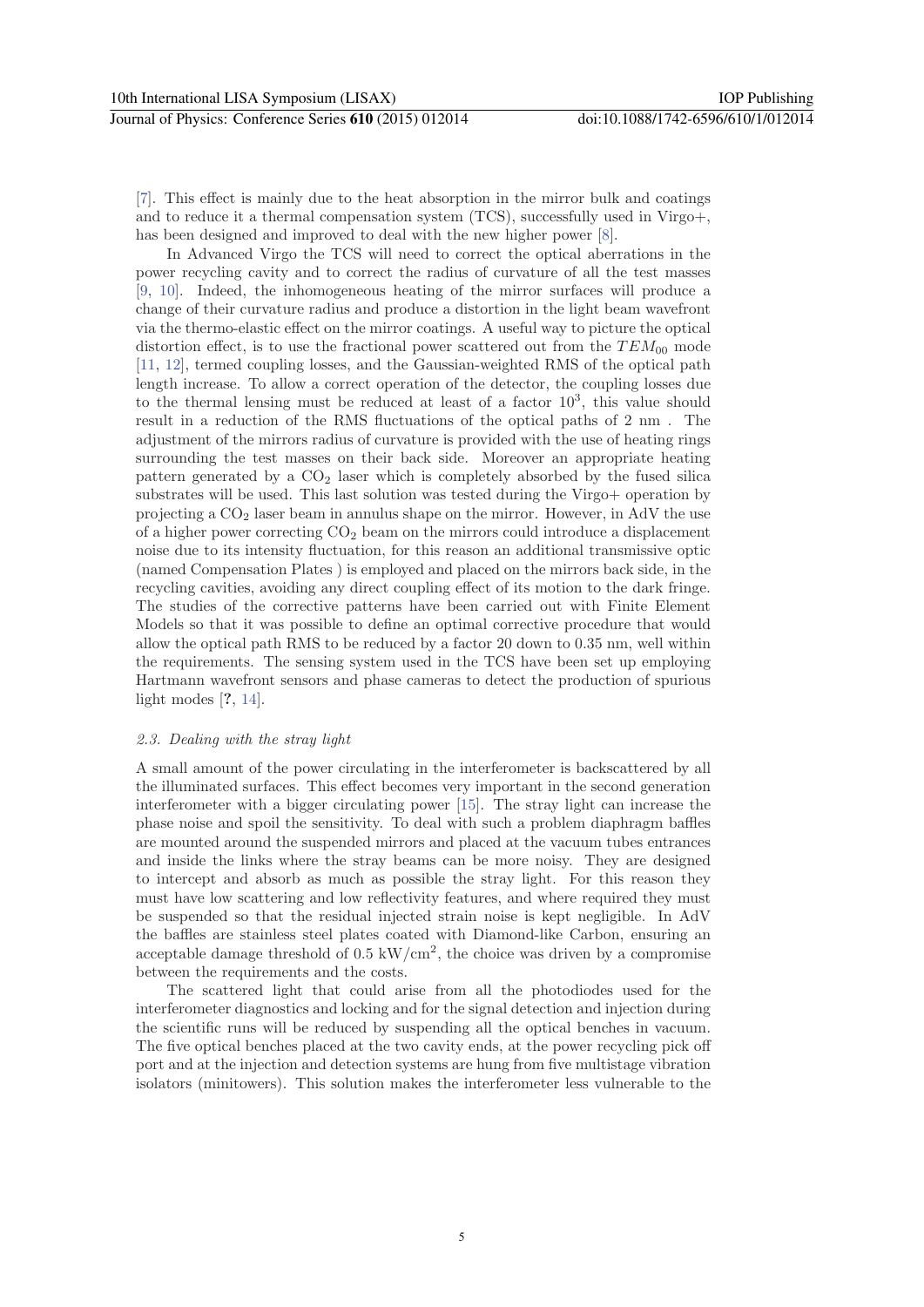

Figure 1. The new payloads in AdV must be compliant with the presence of the baffles and the TCS elements and with the double stage mirror monolithic suspension.

effect of the upconversion of the scattered light due to the seismic motion.

## 2.4. The mirror suspension system

In AdV heavier test masses of (42 kg) with the same diameter (350 mm) as in Virgo but a doubled thickness (20 cm) will be adopted. This solution is crucial to decrease the radiation pressure noise effect due to the high power circulating into the interferometer cavities. Moreover, the enlarged beam will require a larger beam splitter having a diameter of 550 mm with a total weigth of 34 kg.

All the test masses are suspended from a double pendulum stage (right picture in the figure 1) through the low loss silica fibers having a diameter of 400  $\mu$ m whose profile has also been optimized to reduce the thermoelastic losses and consequently decrease the suspension thermal noise. Profiting from the experience gained in Virgo+[18, 19], the design of the fiber clamping systems both on the mirrors and on the intermediate suspension stages were improved to deal with the silica-steel interfaces, which can be a thermal noise source[16, 17]. All these clamping systems rely on the well known and tested silicate bonding technique which can reproduce the connection between materials at the molecular level and for this reason we talk of monolithic suspension system [20].

The mirror last stage suspension (payload), used to control the test masses and equipped with the sensors and actuators for the local and global control purposes, must be compliant with the monolithic suspension system, with the presence of the baffles and of the TCS elements. For this reason this part has been completely redesigned (left picture in the figure 1), and a big effort to improve the mechanical features has been made with help of the FEM. The study was crucial for defining the CP supporting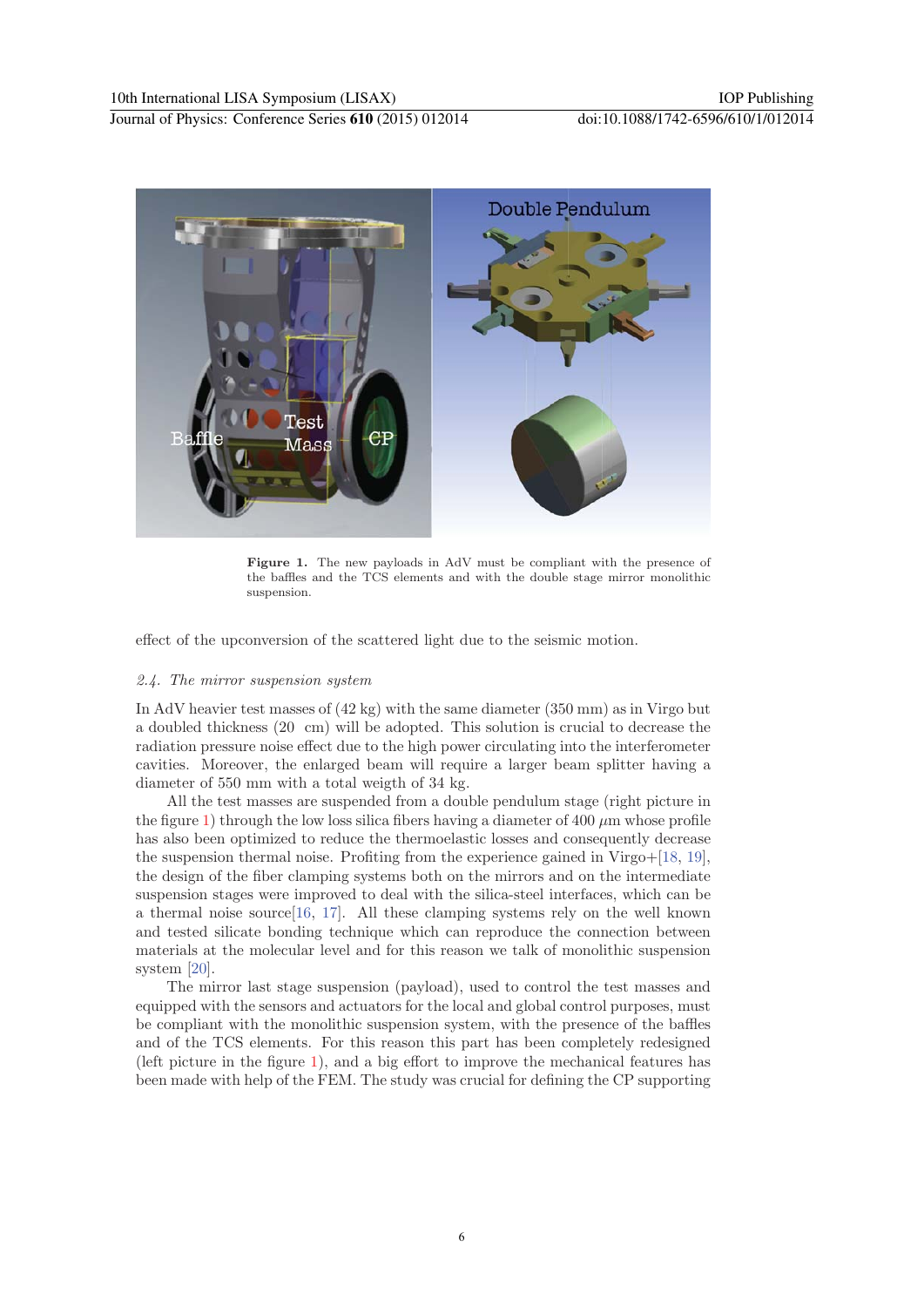

Figure 2. AdV sensitivity for the three configuration foreseen for the advanced detector step by step commissiong procedure in the Advanced Virgo technical design report (TDR) [23]. The early operation (black dashed line) with 25 W input power and without signal recycling, the mid-term operation with 125 W laser and tuned SRM (red dashed line), the early operation with 125 W laser and detuned SRM (solid blue line). For comparison the best noise sensitivity obtained in Virgo+ is shown.

system without adding extra displacement noise to the ITF output signal [21].

Moreover the superattenuators providing the seismic isolation whose performances have been widely demonstrated in Virgo [22], have been improved to be coupled with the new payloads. In particular new steering filters have been produced and the possibility to actively control the tilts induced by the seismic motion is being implemented.

## 2.5. Important infrastructure upgrades

The AdV infrastructure is essentially the same as for the Virgo detector. However some important improvements have been done in the central hall to host the minitowers, and to turn the laser and detection lab into acoustically isolated clean rooms. Large cryotraps are being installed at the end of the vacuum links to improve the residual pressure by a factor 100. Finally, several upgrades on the data acquisition and electronic systems will be done to handle the increased number of channels due to the new dual recycling control scheme.

## **3. The sensitivity of AdV**

The peak sensitivity of Advanced Virgo is expected to be  $3.4 \times 10^{-24}$  1/ $\sqrt{\text{Hz}}$  around 300 Hz. This value refers to the target sensitivity presented in the Advanced Virgo Technical Design Report (TDR) [23] approved by the funding agencies in 2012 and shown in figure 2 ( solid blue line) and compared also with the other second generation detector sensitivities in the figure 3 of the introductory overview in this issue. The expected inspiral range which can be derived from this sensitivity, is 140 Mpc for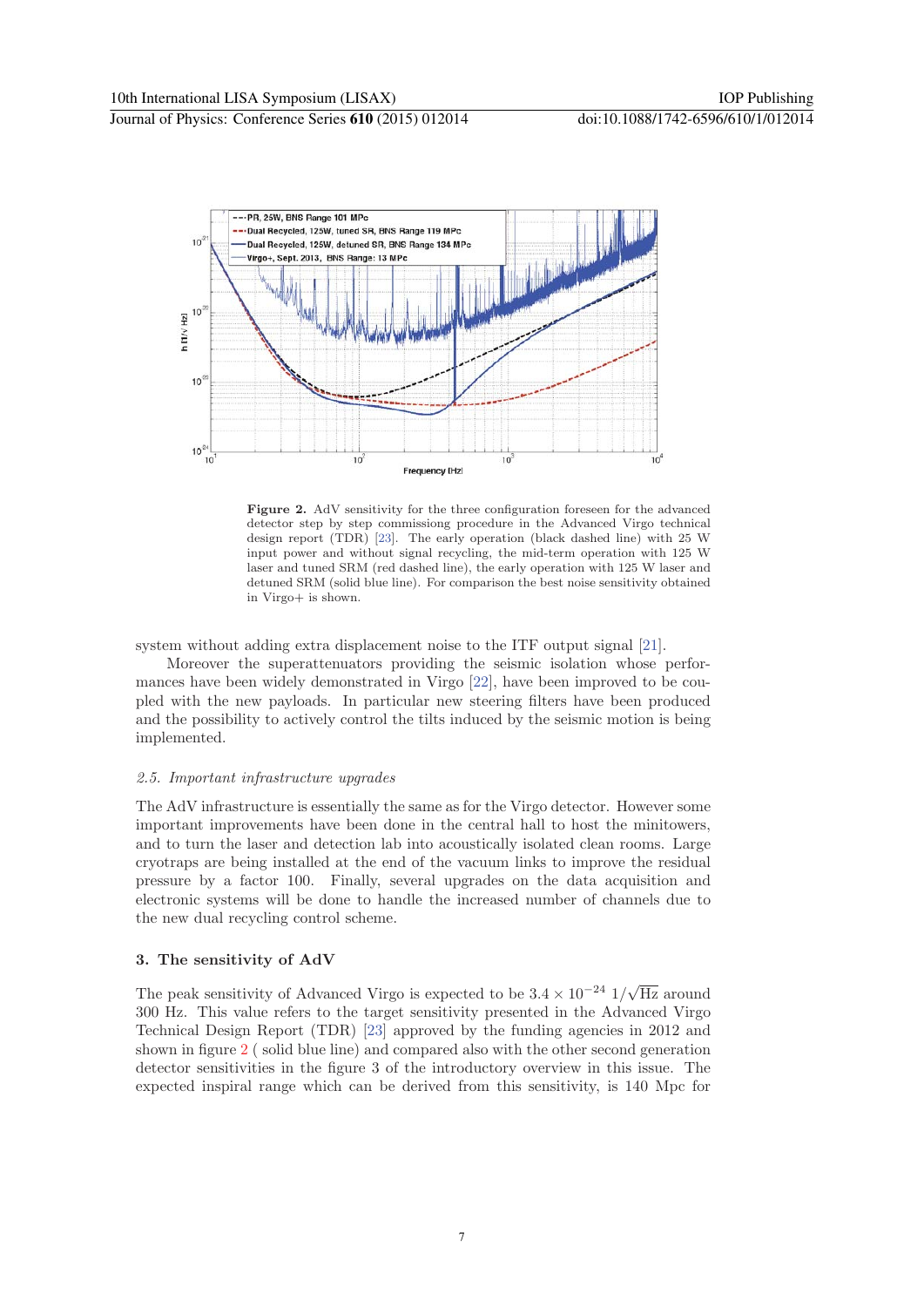

**Figure 3.** The official AdV sensitivity (blue dotted line) compared with the noise budget projection (blue solid line) based on the new improvements introduced in the detector design and modeling. With the new suspension design the thermal noise is improved by an order of magnitude in the low frequency range (green dotted line compared with the solid green line). In the mid-frequency range the noise is dominated by the coating thermal noise. Some other technical noise sources are sketched

binary neutron stars (BNS) of 1.5  $M_{\odot}$  and 1 Gpc for coalescing binaries black holes (BBH) of 30  $M_{\odot}$ . In the figure 2 are also shown the two other sensitivity stages that Advanced Virgo pass through as mid-steps to reach its final operation. Indeed, AdV will not be operated in the final configuration at the beginning, and to face the problems arising from the new features, a step by step approach will be carried on. The planning is to have an early configuration with the power recycled detector using the initial Virgo+ 25 W laser, and no SR mirror (black dashed line) very similar to the former Virgo detector and easier to deal with. Then, after the installation of the new powerful laser, a mid-term dual-recycled configuration with a high power laser of 125 W and a tuned SR (red dashed line) will be followed by the configuration with a high power laser of 125 W and a detuned SR allowing the targeted sensitivity to be reached (solid blue line). The commissioning periods will be alternated with periods of data taking in coordination with Advanced LIGO in order to maximize the network capabilities.

## 3.1. Some improvement on the noise budget.

The main contributors to the sensitivity curve are the suspension thermal noise, the coating thermal noise up to 300 Hz, and then the quantum noise [23]. Since the TDR release some progress was made both in the design of the detector and in the modeling of the noise. The first tests of the new BS payloads, similar to the test mass payloads, showed a big improvement in the dissipation of the second stage suspension. Thanks to this result we are able to make a more optimistic projection of the AdV noise budget in this zone as it is sketched in the sensitivity curve shown in figure 3.